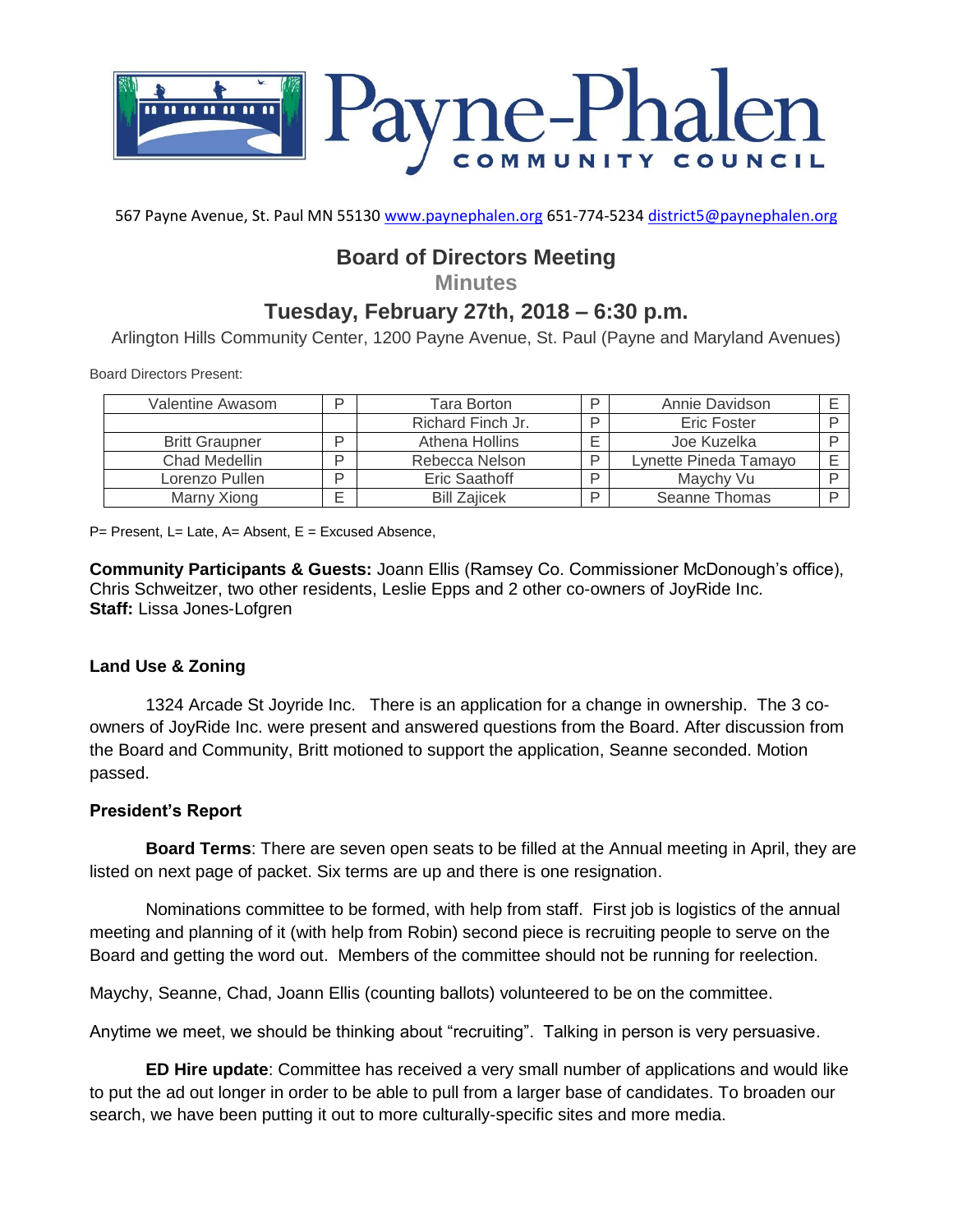**Update on ED:** Lissa's contract ends at the end of the month, we had thought to have a new ED by the time this happened but instead Lissa is willing to continue on a month to month basis either until we have found a new ED or Lissa has found another place. Executive Committee has recommended that we extend her contract to a month to month deal. Please feel free to go to Payne Phalen Community Page and share it on other sites. Or if it is a site that costs, please forward that to Athena or Lissa and we will see what we can do. We need to get the word out!

Motion to approve extending Lissa's contract to a month to month basis. Seanne moved, Bill seconded. Motion passed.

#### **Public Comment/Input/Announcements**

Bill reported that the Chinese Pavilion will be up this summer, after an amazing fundraising campaign.

Rebecca announced that Board member Lynette was in a car accident, there is a card to be passed around to sign for her. On March  $9<sup>th</sup>$  there is the Lions' Club Fish fry at the American Legion on Arcade from 4:30-7:30 and then on March 10<sup>th</sup> there will be a Frybread fundraiser for the American Indian Family Center that starts at 12-3. Everyone is invited.

Chad announced he was elected PABA President at the Annual meeting. He would like people to come to the meetings if you would like. Also, he is looking for help in recruiting businesses for the four or five businesses that have gone out of business or left: A Greener Read, AAA All-City Vacuum, Judy's Kitchen, Dulceria Bon-bon. The grocery store is a temporary closure due to fire. We need more businesses to help fill in these vacancies.

Caydence Coffee won the Golden Brick award from PABA for all the exterior work they did to their building, and ESABA's Business of the Year award. East Side Elders won ESABA's Commitment to Community Award.

Joann Ellis mentioned that Cookie Cart is opening in April.

Lorenzo P. announced that Dollar General has a Literacy Fund that he would like suggestions and input on who or where this money could go. It needs to be a school.

## **Finance Report:**

Annie out of town; if you have any questions you can contact her.

#### **Board Review of January Minutes:**

Seanne motioned to accept the minutes, Chad seconded, and motion approved.

#### **Executive Director Report**

Annual Meeting is coming up.

District Plan is coming along well, Rebecca & Chris's plan is already back from PED, Britt's plan is back and we are waiting on the rest to come back. Bill Dermody will then meet with each group to finalize, and the plan is to have something for the Community to see in April and at the Annual Meeting. This is a very exciting time with the new plan ready to be talked about and for everyone in the community to see.